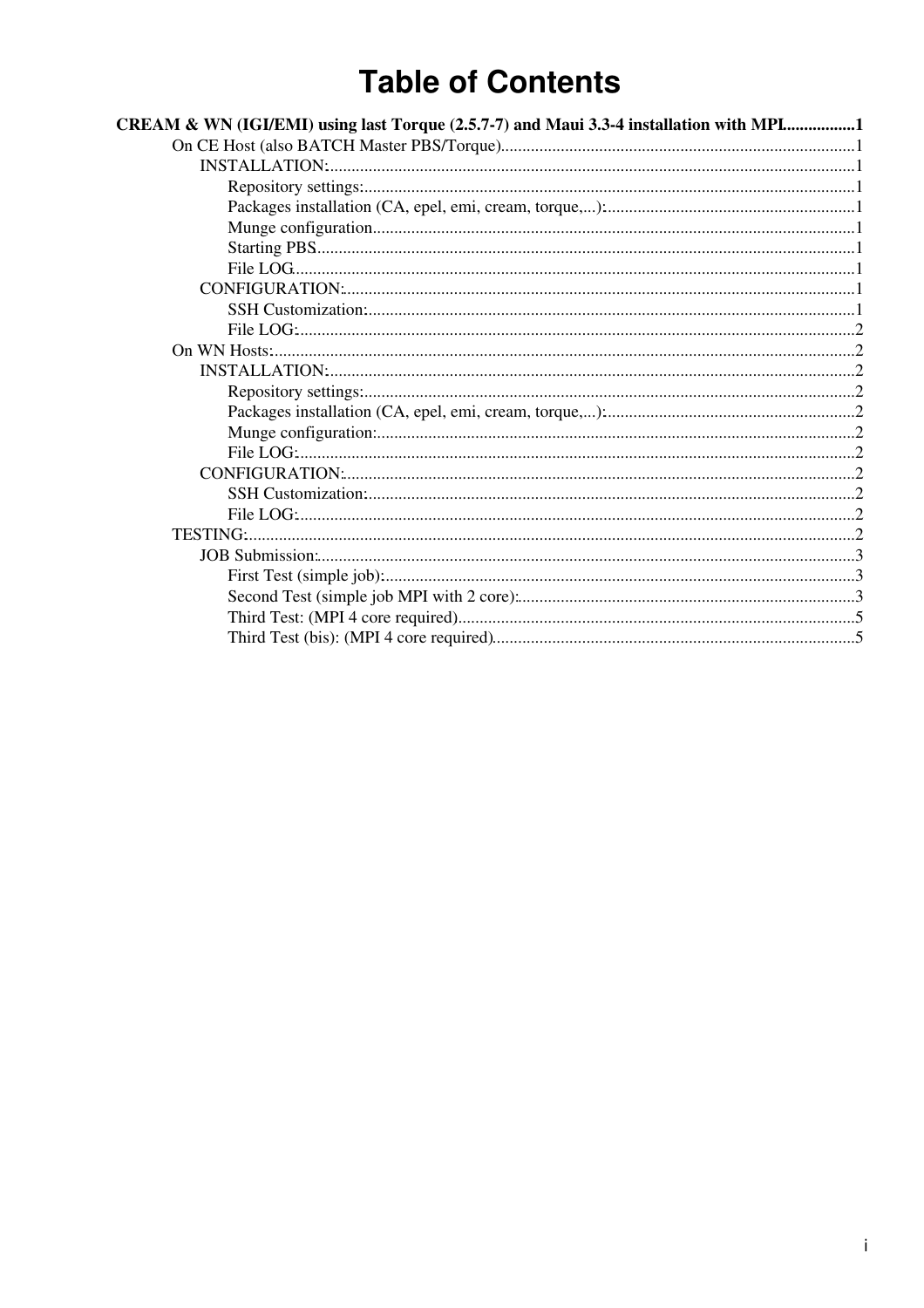# <span id="page-1-0"></span>**CREAM & WN (IGI/EMI) using last Torque (2.5.7-7) and Maui 3.3-4 installation with MPI**

<span id="page-1-1"></span>**On CE Host (also BATCH Master PBS/Torque)**

# <span id="page-1-2"></span>**INSTALLATION:**

## <span id="page-1-3"></span>**Repository settings:**

```
cd /etc/yum.repos.d/
mv dag.repo dag.repo.orig
wget http://repo-pd.italiangrid.it/mrepo/repos/egi-trustanchors.repo
wget http://repo-pd.italiangrid.it/mrepo/repos/igi/sl5/x86_64/igi-cert-emi.repo
cd /root/
wget http://download.fedoraproject.org/pub/epel/5/i386/epel-release-5-4.noarch.rpm
wget http://emisoft.web.cern.ch/emisoft/dist/EMI/1/sl5/x86_64/updates/emi-release-1.0.1-1.sl5.noa
```
# <span id="page-1-4"></span>**Packages installation (CA, epel, emi, cream, torque,...):**

```
yum install ca-policy-egi-core
yum localinstall *.rpm
yum install xml-commons-apis
yum install emi-cream-ce
yum install emi-torque-server emi-torque-utils
yum install glite-mpi
```
# <span id="page-1-5"></span>**Munge configuration**

```
/usr/sbin/create-munge-key
service munge start
chkconfig munge on
```
# <span id="page-1-6"></span>**Starting PBS**

/etc/init.d/pbs\_server start

# <span id="page-1-7"></span>**File LOG**

[Installation File on CE - cert-09.pd.infn.it Work Log](https://wiki-igi.cnaf.infn.it/twiki/pub/IGIRelease/TestingIgiCreamTorqueMpi/InstallCert-09-CreamCETroqueMPI.log)

# <span id="page-1-8"></span>**CONFIGURATION:**

/opt/glite/yaim/bin/yaim -c -d 6 -s /usr/local/nfs/cert-3\_2/rtc\_mpi/rtc-site-info.def -n MPI\_CE

### <span id="page-1-9"></span>**SSH Customization:**

Modify the file /etc/ssh/sshd\_config as the example attached [here](https://wiki-igi.cnaf.infn.it/twiki/pub/IGIRelease/TestingIgiCreamTorqueMpi/sshd_config) Modify the file /etc/ssh/shosts.equiv as the example attached [here](https://wiki-igi.cnaf.infn.it/twiki/pub/IGIRelease/TestingIgiCreamTorqueMpi/shosts.equiv)

service sshd restart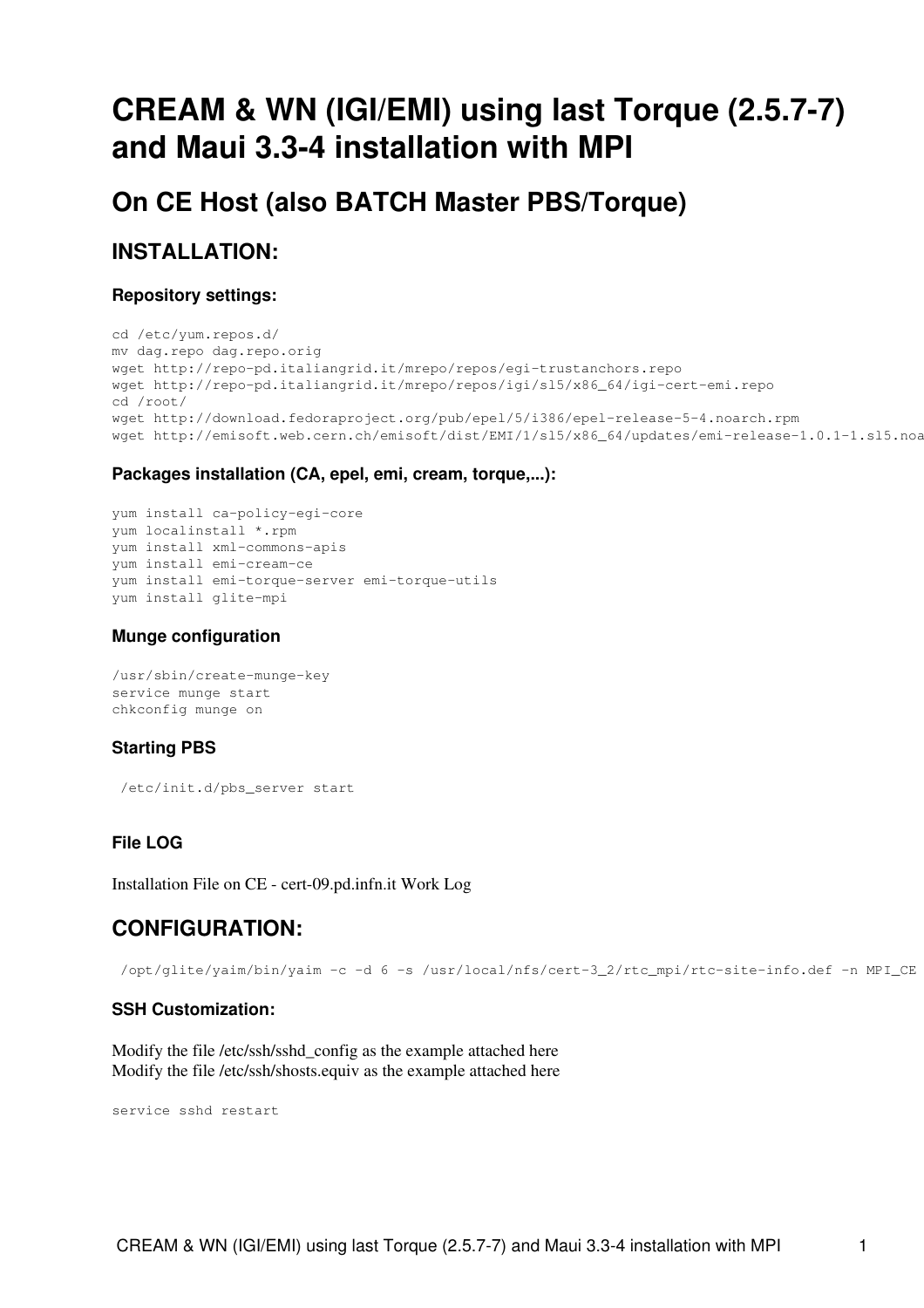# <span id="page-2-0"></span>**File LOG:**

[Yaim Configuration File on CE cert-09.pd.infn.it](https://wiki-igi.cnaf.infn.it/twiki/pub/IGIRelease/TestingIgiCreamTorqueMpi/Configuration-cert-09.log)

# <span id="page-2-1"></span>**On WN Hosts:**

# <span id="page-2-2"></span>**INSTALLATION:**

## <span id="page-2-3"></span>**Repository settings:**

```
cd /etc/yum.repos.d/
mv dag.repo dag.repo.orig
wget http://repo-pd.italiangrid.it/mrepo/repos/egi-trustanchors.repo
wget http://repo-pd.italiangrid.it/mrepo/repos/igi/sl5/x86_64/igi-cert-emi.repo
cd /root/
wget http://download.fedoraproject.org/pub/epel/5/i386/epel-release-5-4.noarch.rpm
wget http://emisoft.web.cern.ch/emisoft/dist/EMI/1/sl5/x86_64/updates/emi-release-1.0.1-1.sl5.noa
```
## <span id="page-2-4"></span>**Packages installation (CA, epel, emi, cream, torque,...):**

```
yum install ca-policy-egi-core
yum localinstall *.rpm
yum install igi-wn_torque_noafs
yum install glite-mpi
yum install openmpi openmpi-devel mpich2
```
# <span id="page-2-5"></span>**Munge configuration:**

```
scp cert-09:/etc/munge/munge.key /etc/munge/
chown munge.munge /etc/munge/munge.key
service munge start
```
# <span id="page-2-6"></span>**File LOG:**

[Installation File on WN - cert-wn64-08.pn.pd.infn.it Work Log](https://wiki-igi.cnaf.infn.it/twiki/pub/IGIRelease/TestingIgiCreamTorqueMpi/InstallCert-wn64-08-WNTroqueMPI.log)

# <span id="page-2-7"></span>**CONFIGURATION:**

/opt/glite/yaim/bin/yaim -c -d 6 -s /usr/local/nfs/cert-3\_2/rtc\_mpi/rtc-site-info.def -n MPI\_WN -

# <span id="page-2-8"></span>**SSH Customization:**

Modify the file /etc/ssh/sshd\_config as the example attached [here](https://wiki-igi.cnaf.infn.it/twiki/pub/IGIRelease/TestingIgiCreamTorqueMpi/sshd_config) Modify the file /etc/ssh/shosts.equiv as the example attached [here](https://wiki-igi.cnaf.infn.it/twiki/pub/IGIRelease/TestingIgiCreamTorqueMpi/shosts.equiv)

service sshd restart

### <span id="page-2-9"></span>**File LOG:**

[Yaim Configuration File on WN cert-wn64-08.pn.pd.infn.it](https://wiki-igi.cnaf.infn.it/twiki/pub/IGIRelease/TestingIgiCreamTorqueMpi/Configuration-cert-wn64-08.log)

# <span id="page-2-10"></span>**TESTING:**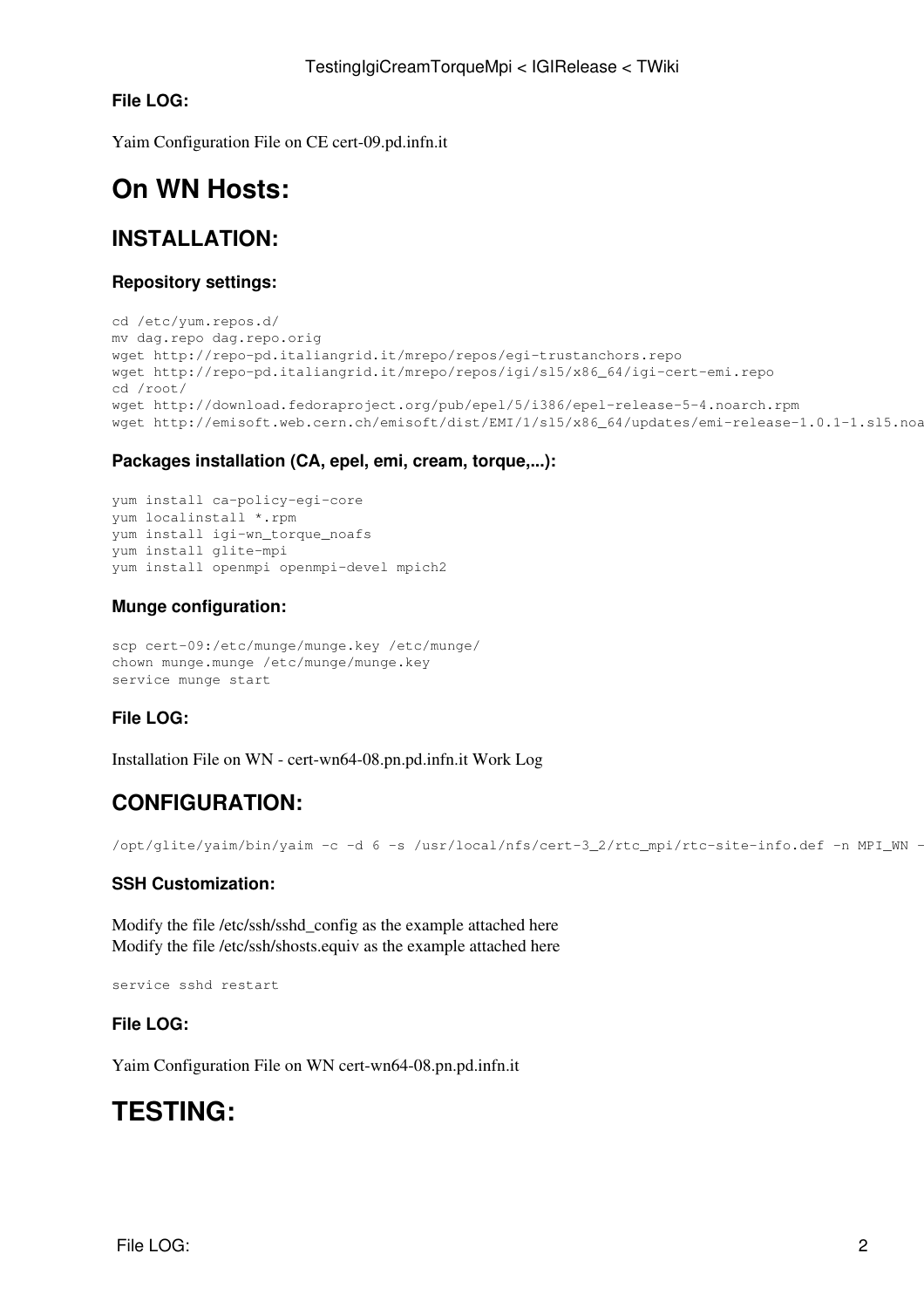# <span id="page-3-0"></span>**JOB Submission:**

### <span id="page-3-1"></span>**First Test (simple job):**

#### From an EMI UI creating proxy and submission:

```
-bash-3.2$ glite-ce-job-submit -r cert-09.pd.infn.it:8443/cream-pbs-cert -a testCream.jdl
https://cert-09.pd.infn.it:8443/CREAM043342708
-bash-3.2$ glite-ce-job-status https://cert-09.pd.infn.it:8443/CREAM043342708
****** JobID=[https://cert-09.pd.infn.it:8443/CREAM043342708]
       Status = [RUNNING]
-bash-3.2$ glite-ce-job-status https://cert-09.pd.infn.it:8443/CREAM043342708
****** JobID=[https://cert-09.pd.infn.it:8443/CREAM043342708]
       Status = [REALLY-RUNNING]
-bash-3.2$ glite-ce-job-status https://cert-09.pd.infn.it:8443/CREAM043342708
****** JobID=[https://cert-09.pd.infn.it:8443/CREAM043342708]
Status = [DONE-OK]
ExitCode = [0]
```
### First Test : **PASSED**

### <span id="page-3-2"></span>**Second Test (simple job MPI with 2 core):**

```
-bash-3.2$ glite-ce-job-submit -r cert-09.pd.infn.it:8443/cream-pbs-cert -a mpi-start-wrapper_Cre
https://cert-09.pd.infn.it:8443/CREAM986827158
-bash-3.2$ glite-ce-job-status https://cert-09.pd.infn.it:8443/CREAM986827158
****** JobID=[https://cert-09.pd.infn.it:8443/CREAM986827158]
       Status = [IDLE]-bash-3.2$ glite-ce-job-status https://cert-09.pd.infn.it:8443/CREAM986827158
****** JobID=[https://cert-09.pd.infn.it:8443/CREAM986827158]
       Status = [RUNNING]
-bash-3.2$ glite-ce-job-status https://cert-09.pd.infn.it:8443/CREAM986827158
****** JobID=[https://cert-09.pd.infn.it:8443/CREAM986827158]
       Status = [REALLY-RUNNING]
-bash-3.2$ glite-ce-job-status https://cert-09.pd.infn.it:8443/CREAM986827158
****** JobID=[https://cert-09.pd.infn.it:8443/CREAM986827158]
       Status = [REALLY-RUNNING]
-bash-3.2$ glite-ce-job-status https://cert-09.pd.infn.it:8443/CREAM986827158
****** JobID=[https://cert-09.pd.infn.it:8443/CREAM986827158]
Status = [DONE-OK]
ExitCode = [1]
```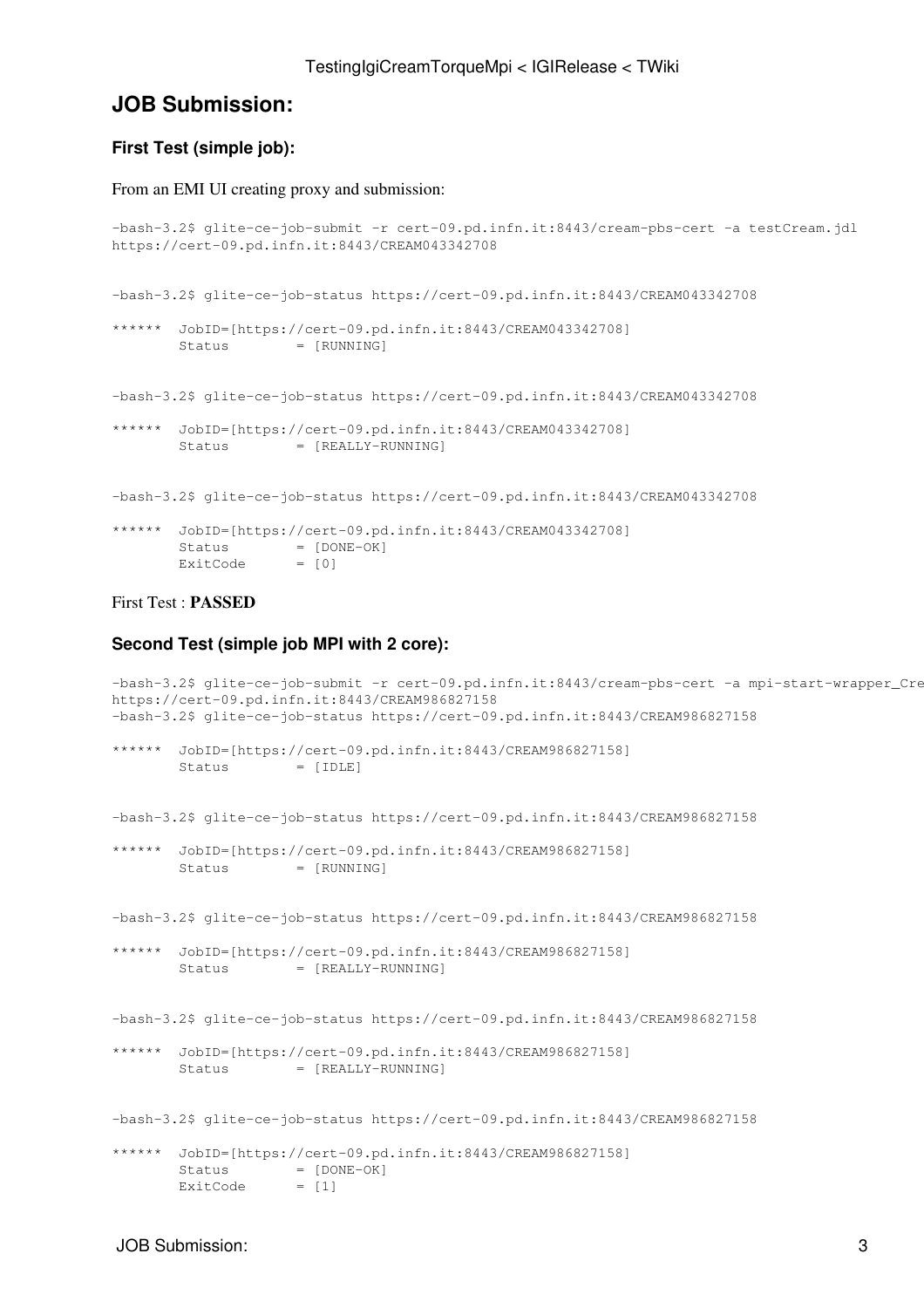```
-bash-3.2$ glite-ce-job-status -L 2
https://cert-09.pd.infn.it:8443/CREAM986827158
****** JobID=[https://cert-09.pd.infn.it:8443/CREAM986827158]
       Current Status = [DONE-OK]
Working Dir = [[reserved]]
ExitCode = [1] Grid JobID = [N/A]
       LRMS Abs JobID = [[reserved]]
       LRMS JobID = [[reserved]]
       Deleg Proxy ID = [613f3558926a0ba8642c51cfcaeb019b88a5b791]
 DelegProxyInfo = [Valid From : 2/14/12 2:04 PM (GMT)
 Valid To : 2/14/12 11:14 PM (GMT)
                       Holder Subject : /C=IT/O=INFN/OU=Personal
Certificate/L=Padova/CN=Sergio Traldi
                       Holder CA : /C=IT/O=INFN/CN=INFN CA
 VO : dteam
AC Issuer :
CN=voms2.hellasgrid.gr,OU=hellasgrid.gr,O=HellasGrid,C=GR
                       Attribute : /dteam/Role=NULL/Capability=NULL
/dteam/NGI_IT/Role=NULL/Capability=NULL
 ]
      Worker Node = [cert-wn64-08.pn.pdf.infn.it]Local User = [dteam009] CREAM ISB URI =
[gsiftp://cert-09.pd.infn.it/var/cream_sandbox/dteam/_C_IT_O_INFN_OU_Personal_Certificate_L_Padov
      CRRAM OSB URT =[gsiftp://cert-09.pd.infn.it/var/cream_sandbox/dteam/_C_IT_O_INFN_OU_Personal_Certificate_L_Padov
       JDL = [[ Arguments = "name_mpi OPENMPI"; QueueName =
"cert"; JobType = "Normal"; Executable = "mpi-start-wrapper.sh";
VirtualOrganisation = "dteam"; InputSandbox = {
"/home/traldi/JOB_MPI/mpi-start-wrapper.sh","/home/traldi/JOB_MPI/mpi-hooks.sh","/home/traldi/JOB
}; CPUNumber = 2; StdOutput = "std.out"; Type = "Job";
OutputSandboxBaseDestUri = "gsiftp://prod-se-01.pd.infn.it/tmp"; StdError =
"std.err"; BatchSystem = "pbs"; OutputSandbox = { "std.err","std.out" } ]]
       Type = [Normal]
       Job status changes:
 -------------------
       Status = [REGISTERED] - [Tue 14 Feb 2012 15:09:29]
(1329228569)
 Status = [PENDING] - [Tue 14 Feb 2012 15:09:31] (1329228571)
 Status = [IDLE] - [Tue 14 Feb 2012 15:09:31] (1329228571)
       Status = [RUNNING] - [Tue 14 Feb 2012 15:09:36] (1329228576)
       Status = [REALLY-RUNNING] - [Tue 14 Feb 2012 15:09:40]
(1329228580)
       Status = [DONE-OK] - [Tue 14 Feb 2012 15:09:43] (1329228583)
        Issued Commands:
        -------------------
       *** Command Name = [JOB REGISTER]
          Command Category = [JOB_MANAGEMENT]
          Command Status = [SUCCESSFULL]
          C_{\text{reaction Time}} = [Tue 14 Feb 2012 15:09:29]
(1329228569)
          Start Scheduling Time = [Tue 14 Feb 2012 15:09:29]
(1329228569)
          Start Processing Time = [Tue 14 Feb 2012 15:09:29]
(1329228569)
           Execution Completed Time = [Tue 14 Feb 2012 15:09:29]
(1329228569)
       *** Command Name = [JOB START]
          Command Category = [JOB_MANAGEMENT]
          Command Status = [SUCCESSFULL]
```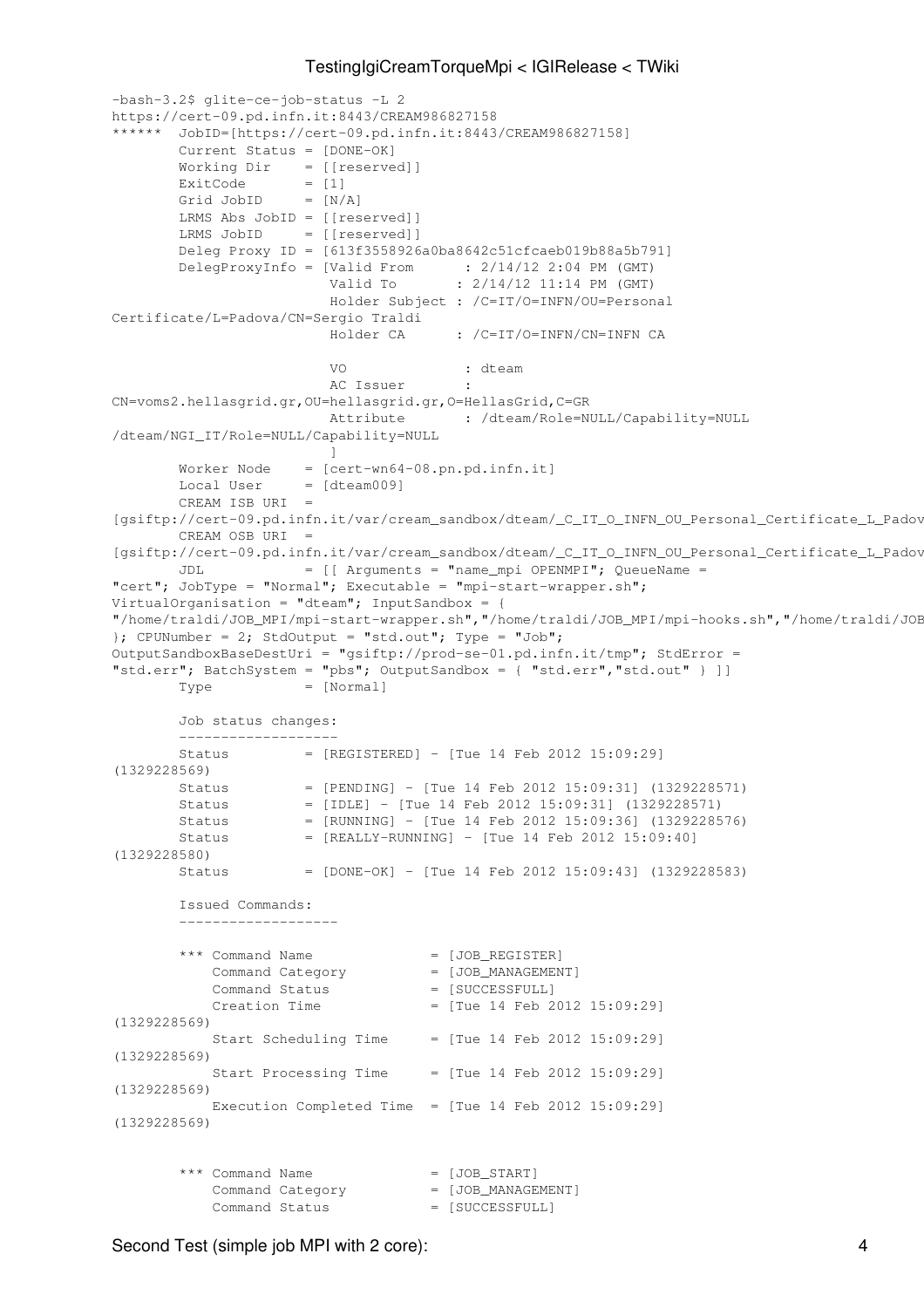|              | Creation Time                                                                      |  |  | $=$ [Tue 14 Feb 2012 15:09:31] |
|--------------|------------------------------------------------------------------------------------|--|--|--------------------------------|
| (1329228571) |                                                                                    |  |  |                                |
|              | Start Scheduling Time                                                              |  |  | $=$ [Tue 14 Feb 2012 15:09:31] |
| (1329228571) |                                                                                    |  |  |                                |
|              | Start Processing Time                                                              |  |  | $=$ [Tue 14 Feb 2012 15:09:31] |
| (1329228571) |                                                                                    |  |  |                                |
|              | Execution Completed Time = $\lceil \text{Tue} \rceil 14 \rceil$ Feb 2012 15:09:38] |  |  |                                |
| (1329228578) |                                                                                    |  |  |                                |
|              |                                                                                    |  |  |                                |

### Second Test : **PASSED**

### <span id="page-5-0"></span>**Third Test: (MPI 4 core required)**

#### Test Submission with 4 core required:

```
-bash-3.2$ glite-ce-job-submit -r cert-09.pd.infn.it:8443/cream-pbs-cert -a mpi-start-wrapper_Cre
https://cert-09.pd.infn.it:8443/CREAM888211702
```
-bash-3.2\$ glite-ce-job-status https://cert-09.pd.infn.it:8443/CREAM888211702

```
****** JobID=[https://cert-09.pd.infn.it:8443/CREAM888211702]
Status = [ABORTED]
ExitCode = []
      FailureReason = [BLAH error: submission command failed (exit code = 1) (stdout:) (stderr:
```
### Third Test : **NOT PASSED**

### <span id="page-5-1"></span>**Third Test (bis): (MPI 4 core required)**

Execute again the third test submitting a jobs using 4 cores:

Modified one YAIM variable in services/glite-mpi\_ce file :

```
MPI_SUBMIT_FILTER=${MPI_SUBMIT_FILTER:-"yes"}
```
### and reconfigure the CE

```
-bash-3.2$ glite-ce-job-submit -r cert-09.pd.infn.it:8443/cream-pbs-cert -a mpi-start-wrapper_Cre
https://cert-09.pd.infn.it:8443/CREAM115768488
-bash-3.2$ glite-ce-job-status https://cert-09.pd.infn.it:8443/CREAM115768488
****** JobID=[https://cert-09.pd.infn.it:8443/CREAM115768488]
       Status = [IDLE]-bash-3.2$ glite-ce-job-status https://cert-09.pd.infn.it:8443/CREAM115768488
****** JobID=[https://cert-09.pd.infn.it:8443/CREAM115768488]
       Status = [RUNNING]
-bash-3.2$ glite-ce-job-status https://cert-09.pd.infn.it:8443/CREAM115768488
****** JobID=[https://cert-09.pd.infn.it:8443/CREAM115768488]
       Status = [REALLY-RUNNING]
-bash-3.2$ glite-ce-job-status https://cert-09.pd.infn.it:8443/CREAM115768488
****** JobID=[https://cert-09.pd.infn.it:8443/CREAM115768488]
       Status = [DONE-OK]
```
#### Third Test: (MPI 4 core required) 5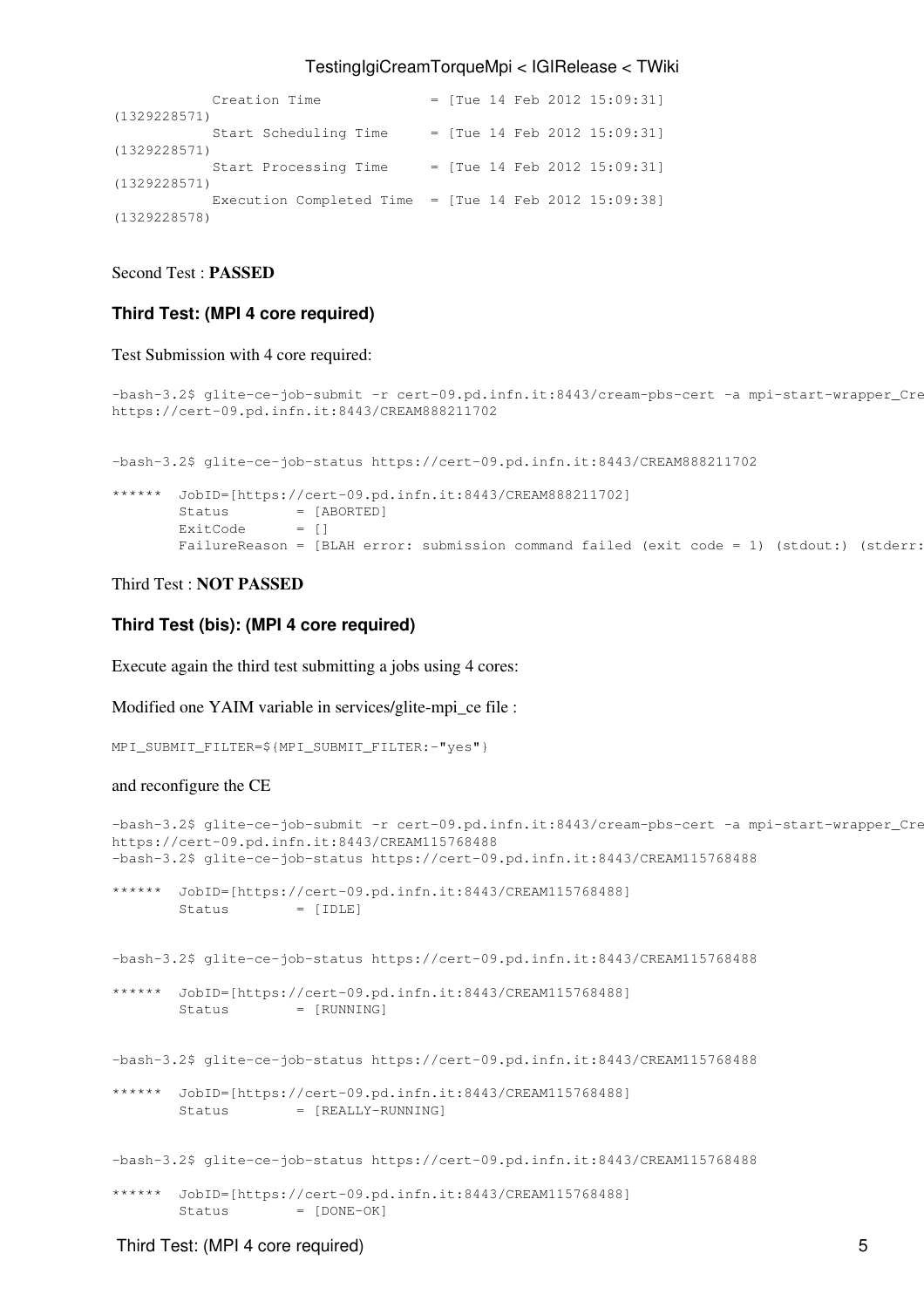```
ExistCode = [0]
```

```
-bash-3.2$ glite-ce-job-status -L 2 https://cert-09.pd.infn.it:8443/CREAM115768488
****** JobID=[https://cert-09.pd.infn.it:8443/CREAM115768488]
        Current Status = [DONE-OK]
Working Dir = [[reserved]]
ExitCode = [0]Ext{\circ}<br>Grid JobID = [N/A] LRMS Abs JobID = [[reserved]]
        LRMS JobID = [[reserved]]
        Deleg Proxy ID = [e1444f9cc9df997f65b2b6d247d1dc582814c451]
 DelegProxyInfo = [Valid From : 2/15/12 2:12 PM (GMT)
 Valid To : 2/15/12 9:26 PM (GMT)
                       Holder Subject : /C=IT/O=INFN/OU=Personal Certificate/L=Padova/CN=Sergi
                        Holder CA : /C=IT/O=INFN/CN=INFN CA
                       VO : dteam<br>
AC Issuer : CN=von<br>
Attribute : /dteam
                                    : CN=voms2.hellasgrid.gr,OU=hellasgrid.gr,O=HellasGrid,
                                     : /dteam/Role=NULL/Capability=NULL /dteam/NGI_IT/Role=N
 ]
        Worker Node = [cert-wn64-08.pn.pd.infn.it]
       Local User = [dteam009]
       CREAM ISB URI = [qsiftp://cert-09.pdf.infn.it/var/cream_sandbox/dteam\_C_IT_0_INFN_0U_PerCREAM OSB URI = [qsiftp://cert-09.pdf.infn.it/var/cream\_sandbox/dteam_C ITO INFN-OU-PerJDL = [[ Arquments = "name_mpi OPENMPI"; QueueName = "cert"; JobType = "Normal
       Type = [Normal] Job status changes:
 -------------------
 Status = [REGISTERED] - [Wed 15 Feb 2012 15:18:00] (1329315480)
 Status = [PENDING] - [Wed 15 Feb 2012 15:18:04] (1329315484)
 Status = [IDLE] - [Wed 15 Feb 2012 15:18:04] (1329315484)
        Status = [RUNNING] - [Wed 15 Feb 2012 15:18:11] (1329315491)
        Status = [REALLY-RUNNING] - [Wed 15 Feb 2012 15:18:14] (1329315494)
        Status = [DONE-OK] - [Wed 15 Feb 2012 15:23:24] (1329315804)
        Issued Commands:
         -------------------
       *** Command Name = [JOB_REGISTER]
          Command Category = [JOB_MANAGEMENT]<br>Command Status = [SUCCESSFULL]
          Command Status
          Creation Time = [Wed 15 Feb 2012 15:17:59] (1329315479)
 Start Scheduling Time = [Wed 15 Feb 2012 15:17:59] (1329315479)
 Start Processing Time = [Wed 15 Feb 2012 15:17:59] (1329315479)
 Execution Completed Time = [Wed 15 Feb 2012 15:18:01] (1329315481)
       *** Command Name = [JOB_START]
          Command Category = [JOB_MANAGEMENT]
          Command Status = [SUCCESSFULL]
           Creation Time = [Wed 15 Feb 2012 15:18:04] (1329315484)
 Start Scheduling Time = [Wed 15 Feb 2012 15:18:04] (1329315484)
 Start Processing Time = [Wed 15 Feb 2012 15:18:04] (1329315484)
           Execution Completed Time = [Wed 15 Feb 2012 15:18:11] (1329315491)
Inside CE:
[root@cert-09 ~]# qstat -n
```
cert-09.pd.infn.it:

|        |                        |  |                                   |  | Req'd Req'd Elap |  |  |
|--------|------------------------|--|-----------------------------------|--|------------------|--|--|
| Job ID | Username Oueue Jobname |  | SessID NDS ISK Memory Time S Time |  |                  |  |  |
|        |                        |  |                                   |  |                  |  |  |